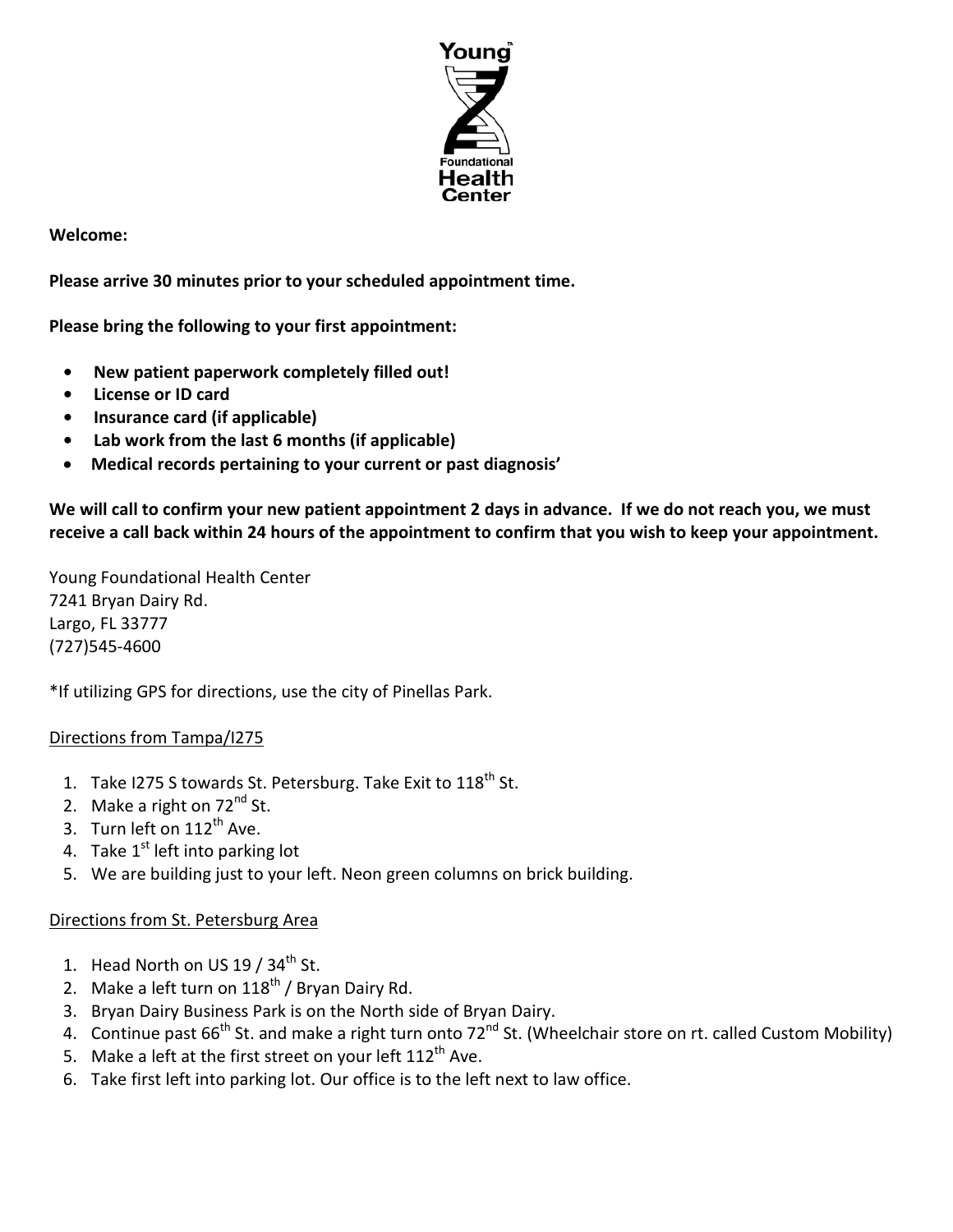## Young Foundational Health Center

7241 Bryan Dairy Rd., Largo, FL 33777

### **INlTlAL HEALTH ASSESSMENT**

| <b>IDENTIFICATION DATA</b> | The following information is CONFIDENTIAL. It is used to evaluate your health profile and risk factors.                                                                                                                       |        |                          |  | DATE:   |           |  |
|----------------------------|-------------------------------------------------------------------------------------------------------------------------------------------------------------------------------------------------------------------------------|--------|--------------------------|--|---------|-----------|--|
|                            |                                                                                                                                                                                                                               |        |                          |  | Male    | Female    |  |
|                            | First                                                                                                                                                                                                                         | Middle | Last                     |  |         |           |  |
| Address:                   |                                                                                                                                                                                                                               |        |                          |  | Single  | Divorced  |  |
|                            | Street                                                                                                                                                                                                                        |        | Apt#                     |  |         |           |  |
|                            |                                                                                                                                                                                                                               |        |                          |  | Married | Separated |  |
|                            | City                                                                                                                                                                                                                          | State  | Zip                      |  |         |           |  |
|                            | Social Security Number: ______________________DOB: __________________Driver's License#: _____________________                                                                                                                 |        |                          |  |         |           |  |
|                            | Home Phone#: ______________________Cell Phone#: ___________________________Work Phone#: ______________________                                                                                                                |        |                          |  |         |           |  |
|                            |                                                                                                                                                                                                                               |        |                          |  |         |           |  |
|                            | How did you hear about us? The state of the state of the state of the state of the state of the state of the state of the state of the state of the state of the state of the state of the state of the state of the state of |        |                          |  |         |           |  |
|                            |                                                                                                                                                                                                                               |        |                          |  |         |           |  |
|                            |                                                                                                                                                                                                                               |        | Phone#: ________________ |  |         |           |  |

### **PRESENT ILLNESSES**

Please list all illnesses or concerns that you would like to address with the doctor today:

### **CURRENT MEDICATIONS:**

Please list ALL medicines you are taking, including any over the counter medicines and vitamins.

| <u>_</u> |  |
|----------|--|
|          |  |
|          |  |
| . .      |  |

# **DRUG ALLERGIES**

| List all drug, food and environmental allergies: |      |  |
|--------------------------------------------------|------|--|
|                                                  |      |  |
|                                                  |      |  |
|                                                  | b.   |  |
|                                                  |      |  |
| Name:                                            | DOB: |  |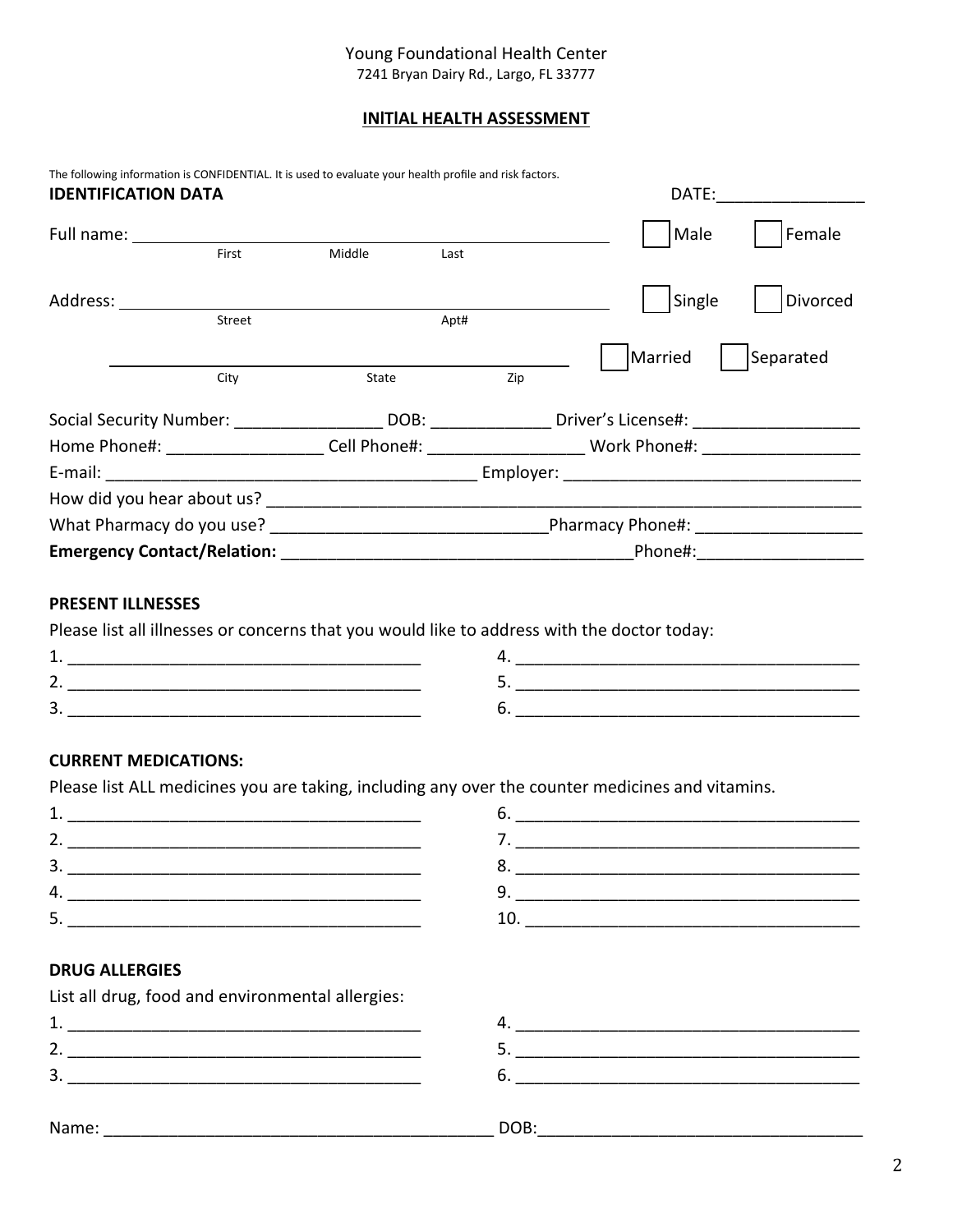## **PAST MEDICAL HISTORY**

List all serious medical problems you have had such as diabetes, cancer, heart disease, lung disease etc...

| $\overline{\phantom{a}}$ |  |
|--------------------------|--|

## **PERSONAL HISTORY** Please list who lives with you:

| Name, First & Last                                                                                                 | Age | <b>Relation to You</b> |           | Name, First & Last |  | Age | <b>Relation to You</b> |
|--------------------------------------------------------------------------------------------------------------------|-----|------------------------|-----------|--------------------|--|-----|------------------------|
| 1.                                                                                                                 |     |                        |           | 4.                 |  |     |                        |
| 2.                                                                                                                 |     |                        |           | 5.                 |  |     |                        |
| 3.                                                                                                                 |     |                        |           | 6.                 |  |     |                        |
| Have you ever smoked?                                                                                              |     |                        | Yes       | No                 |  |     |                        |
| Do you presently smoke?                                                                                            |     |                        | Yes       | No                 |  |     |                        |
| Do you use alcoholic beverage?                                                                                     |     |                        | Yes       | No                 |  |     |                        |
| Do you use recreational drugs?                                                                                     |     |                        | Yes       | No                 |  |     |                        |
| Do you have pets?                                                                                                  |     |                        | Yes       | No                 |  |     |                        |
| Is religion or spiritual belief important to you?                                                                  |     |                        | Yes       | No                 |  |     |                        |
| Do you exercise at least 3 times a week?                                                                           |     |                        | Yes       | No                 |  |     |                        |
| Have you had a colonoscopy?<br>Yes<br>No                                                                           |     |                        |           |                    |  |     |                        |
| Excellent   Very Good   Good  <br>How would you describe your overall health? (check one)<br> Fair <br><b>Poor</b> |     |                        |           |                    |  |     |                        |
| <b>HEALTH SCREENING QUESTIONS FOR WOMEN</b>                                                                        |     |                        |           |                    |  |     |                        |
| Have you had a mammogram?                                                                                          |     |                        | Yes       | No                 |  |     | Date of last mam       |
| Do you do self-breast exams?<br>Yes                                                                                |     |                        | <b>No</b> |                    |  |     |                        |
| Have you had a pap smear?                                                                                          |     |                        | Yes       | <b>No</b>          |  |     |                        |
| Any history of abnormal Pap smear?                                                                                 |     | Yes                    |           | No                 |  |     |                        |
| Please list dates of any pregnancy and outcomes                                                                    |     |                        |           |                    |  |     |                        |
| No<br>Have you ever been a victim of sexual or physical abuse?<br> Yes<br>When?                                    |     |                        |           |                    |  |     |                        |
| HEALTH SCREENING QUESTIONS FOR MEN                                                                                 |     |                        |           |                    |  |     |                        |
| Do you examine your testicles for lumps?                                                                           |     |                        | Yes       | No                 |  |     |                        |
| Have you had a prostate exam?                                                                                      |     |                        | Yes       | No                 |  |     |                        |
| Yes<br>Have you had a PSA test?                                                                                    |     |                        |           | No                 |  |     |                        |
| Have you had trouble achieving or maintaining an erection?<br>Yes<br><b>No</b>                                     |     |                        |           |                    |  |     |                        |
| Name:                                                                                                              |     |                        |           | DOB:               |  |     |                        |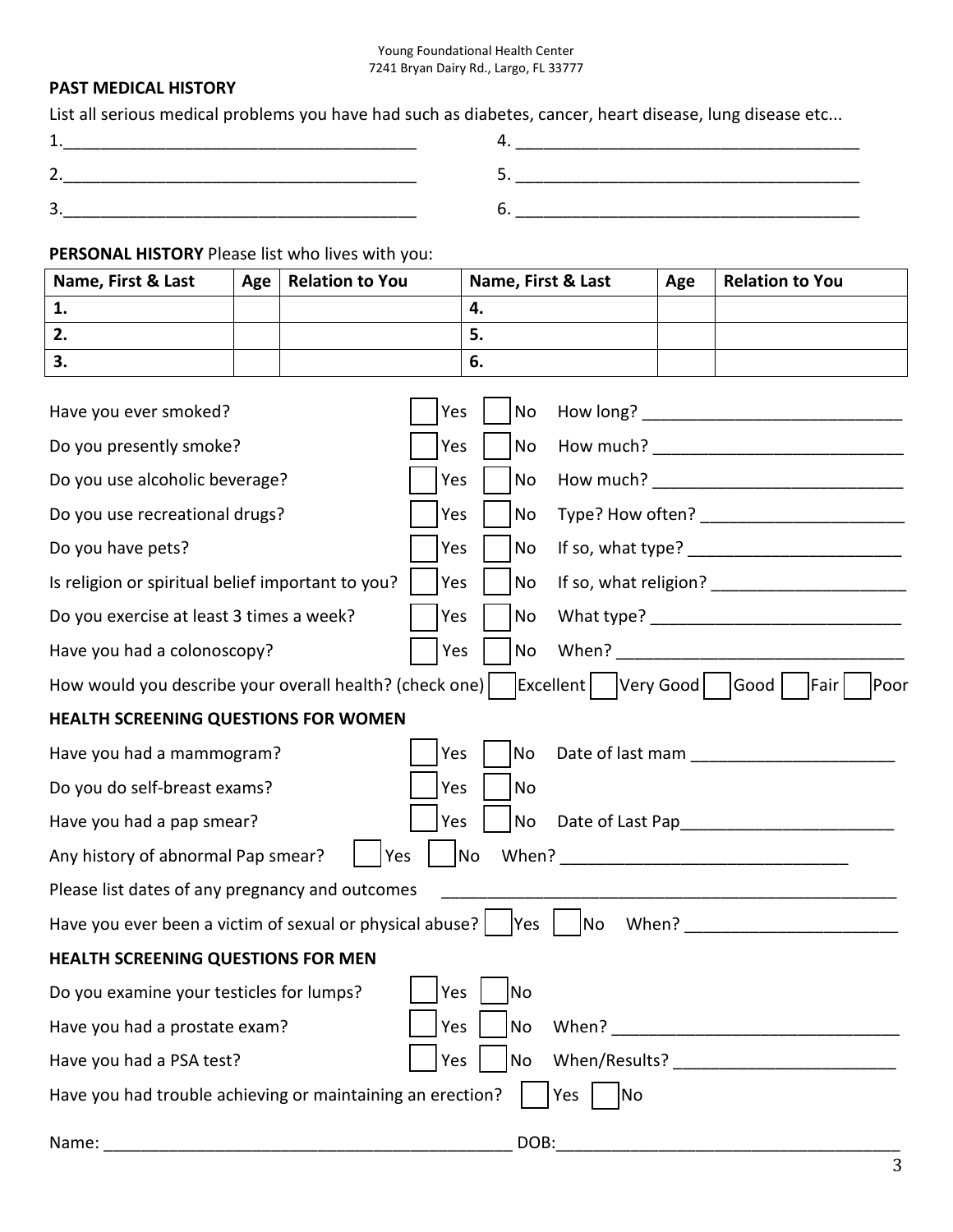### **IMMUNIZATIONS & TESTS**

Please give the date of your last immunization/test:

Tetanus: \_\_\_\_\_\_\_\_\_\_\_\_\_\_\_\_\_\_ Flu shot: \_\_\_\_\_\_\_\_\_\_\_\_\_\_\_\_\_Shingles Vaccine: \_\_\_\_\_\_\_\_\_\_\_\_\_\_\_\_\_\_\_\_\_\_\_\_COVID 19 Vaccine: \_\_\_\_\_\_\_\_\_\_\_\_\_\_\_\_\_\_\_

Pneumonia Vaccine: \_\_\_\_\_\_\_\_\_\_\_\_\_ Colon Cancer Screening: Colonoscopy: \_\_\_\_\_\_\_\_\_\_

Stool Test:

## **FAMILY HISTORY** Please check or list any diseases that your relatives have now or have had:

|              | Age if Alive | Age at Death | <b>Diabetes</b> | High Blood Pressure | <b>Heart Disease</b> | Cancer | Other |
|--------------|--------------|--------------|-----------------|---------------------|----------------------|--------|-------|
| Mother       |              |              |                 |                     |                      |        |       |
| Father       |              |              |                 |                     |                      |        |       |
| Brother(s)   |              |              |                 |                     |                      |        |       |
| Sister(s)    |              |              |                 |                     |                      |        |       |
| Grandparents |              |              |                 |                     |                      |        |       |
| (Maternal)   |              |              |                 |                     |                      |        |       |
| Grandparents |              |              |                 |                     |                      |        |       |
| (Paternal)   |              |              |                 |                     |                      |        |       |

### **SURGICAL HISTORY**

Please list all surgeries you have had and dates performed.

| Operation     | Year | Operation | Year |
|---------------|------|-----------|------|
| 1<br><b>.</b> |      | - 4.      |      |
| <u>.</u>      |      | <u>.</u>  |      |
| ີ<br>э.       |      | Ⴆ.        |      |

#### **By signing below, I acknowledge that the information I provided is correct to the best of my ability.**

| <b>INSURANCE INFORMATION:</b><br>INSURANCE<br>SELF-PAY      |                                                                                                                                                                                                                                |
|-------------------------------------------------------------|--------------------------------------------------------------------------------------------------------------------------------------------------------------------------------------------------------------------------------|
|                                                             |                                                                                                                                                                                                                                |
| ID/Policy #: New York Product 2014                          | ID/Policy #: www.astronomia.com/                                                                                                                                                                                               |
|                                                             | Group#: the contract of the contract of the contract of the contract of the contract of the contract of the contract of the contract of the contract of the contract of the contract of the contract of the contract of the co |
| Ins Party's Date of Birth: North and Sandy's Date of Birth: | Ins Party's Date of Birth: Note of Birth:                                                                                                                                                                                      |
| Ins Party's SSN#:                                           | Ins Party's SSN#:                                                                                                                                                                                                              |

Insurance is considered a method of reimbursing the patient for fees paid to the doctor and is not a substitute for payment. Some companies pay a fixed allowance for certain procedures and others pay a percentage of the change. Please remember it is your responsibility to pay any deductible amount, co-insurance and any other balance not paid for by your insurance. If your insurance company does not respond to our billing within 60 days, you are responsible for the changes. **Self-pay and co-pays are due at the time of service**. If this account is assigned to an attorney for collection and or suit, the prevailing party shall be entitled to reasonable Attorney's fees and cost of collection. To the extent necessary to determine liability for payment and to obtain reimbursement, I authorize disclosure of portions of the patient's records.

#### **INSURANCE AUTHORIZATION AND ASSIGNMENT:**

I hereby authorize the Providers (and its entities) to furnish information to the insurance carriers, and I hereby assign to all physicians all payment for medical services. I understand that I am responsible for non-covered fees.

**Signed: \_\_\_\_\_\_\_\_\_\_\_\_\_\_\_\_\_\_\_\_\_\_\_\_\_\_\_\_\_\_\_\_\_\_\_\_\_\_\_\_\_\_\_\_\_\_\_\_\_\_\_\_ Date: \_\_\_\_\_\_\_\_\_\_\_\_\_\_\_\_\_\_\_\_\_\_DOB:\_\_\_\_\_\_\_\_\_\_\_\_\_\_\_\_\_\_**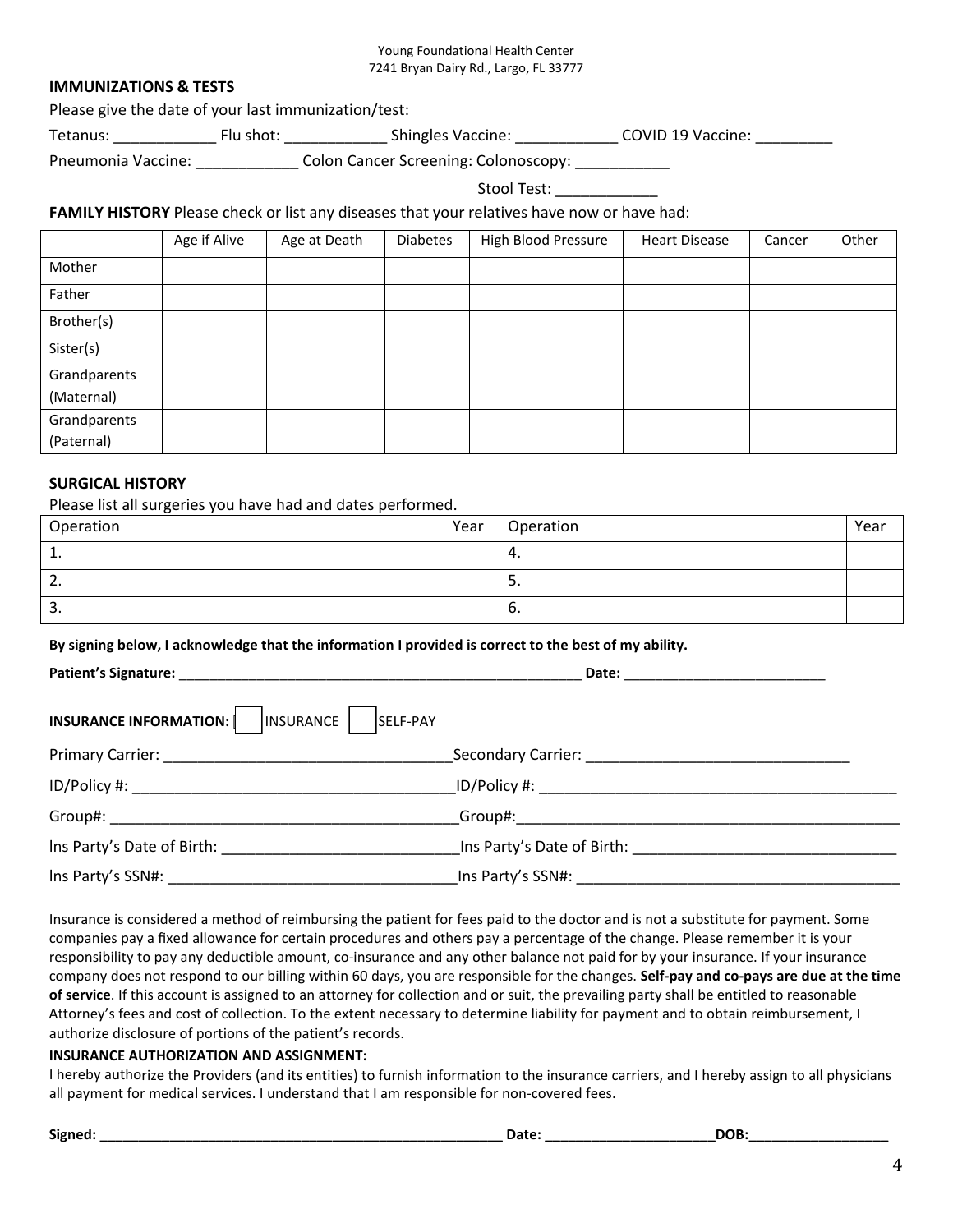### NUTRITIONAL ADJUNCTIVE SUPPORT FOR ACUTE & CHRONIC DISEASES

To Our Patients:

 In order to make it possible for you to choose from all effective health care options available to you. Including those that complement or substitute for prevailing conventional treatments, we are making the following information available to you. You have the right of access to any mode or treatment that in your and our judgement is in your best interests.

Although much evidence exists supporting the belief that Orthomolecular Therapy is effective. Orthomolecular Therapy is not generally recognized as proven by various professional medical organizations, governmental agencies such as FDA (Food and Drug Administration), and the medical establishment at large. Therefore, Orthomolecular Therapy is considered experimental, investigative, and medically unnecessary by these entities and third party payers (insurance companies, Medicare, Worker's Compensation, etc.). Thus, not all of our programs may be covered by insurance or reimbursable.

 Our facility practices alternative medicine and he or she recommends that I maintain other physicians to oversee and coordinate my various healthcare needs.

\_\_\_\_\_\_\_\_\_\_\_\_\_\_\_\_\_\_\_\_\_\_\_\_\_\_\_\_\_\_\_\_\_\_\_\_\_\_\_\_\_\_\_\_\_\_\_\_\_\_\_\_\_\_\_\_\_\_\_\_\_\_\_\_\_\_\_\_\_\_\_\_\_\_\_\_\_\_\_\_\_\_\_\_\_

PLEASE SIGN BELOW

Patient/Guardian Signature Date Date

Print Name of Person Signing Date and the Unit of Person Signing Date and the Unit of Person Signing Date and Date

\_\_\_\_\_\_\_\_\_\_\_\_\_\_\_\_\_\_\_\_\_\_\_\_\_\_\_\_\_\_\_\_\_\_\_\_\_\_\_\_\_\_\_\_\_\_\_\_\_\_\_\_\_\_\_\_\_\_\_\_\_\_\_\_\_\_\_\_\_\_\_\_\_\_\_\_\_\_\_\_\_\_\_\_\_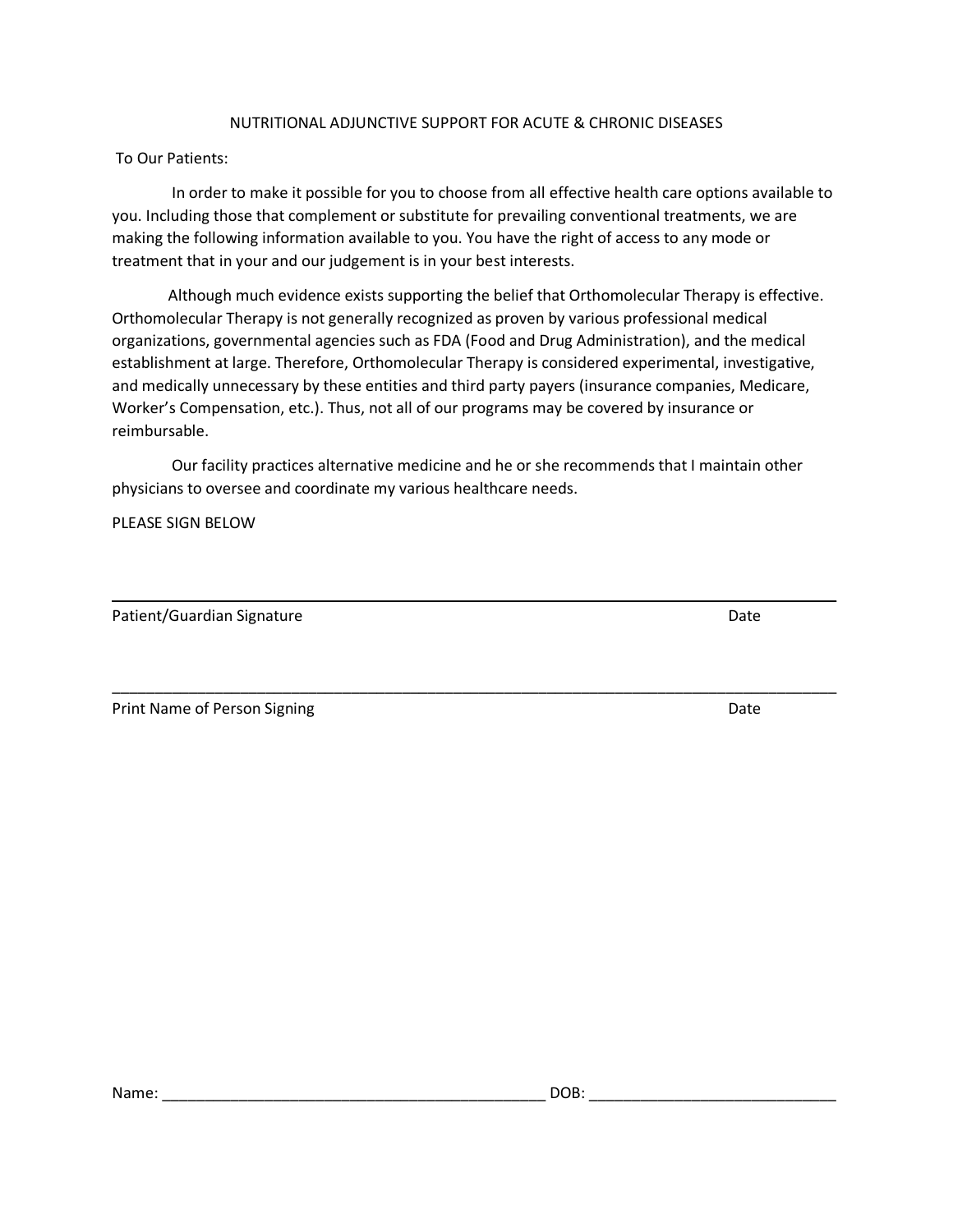### **Compliance Consent Form**

I \_\_\_\_\_\_\_\_\_\_\_\_\_\_\_\_\_\_\_\_\_\_\_\_\_\_\_\_\_\_\_\_\_\_\_understand that the success of any treatment plan we offer; including Weight management, Hormone therapy, Diabetes, Thyroid, Chronic Disease etc. depends on my active participation, compliance and full disclosure of lifestyle, eating habits, medications, etc. Full disclosure and compliance is the utmost importance to my success. If I omit something or am not completely transparent with the doctors about what I am easting, medications I'm taking or about something in my life, it may throw off my success. My compliance with the treatment plan advised is also vital. I understand that the doctors cannot guarantee or assure treatment success or any definite outcomes. I understand that many issues, i.e. Hormone problems, Diabetes, Thyroid, Weight problems, etc. are considered chronic conditions that may require permanent changes in my eating habits, treatment and lifestyle to attempt symptom relief.

| Print Patient's Name:                                   | Date: |
|---------------------------------------------------------|-------|
|                                                         |       |
| Signature of Patient or Patient's Legal Representative: |       |
|                                                         |       |
| Print Name of Legal Representative (if applicable):     |       |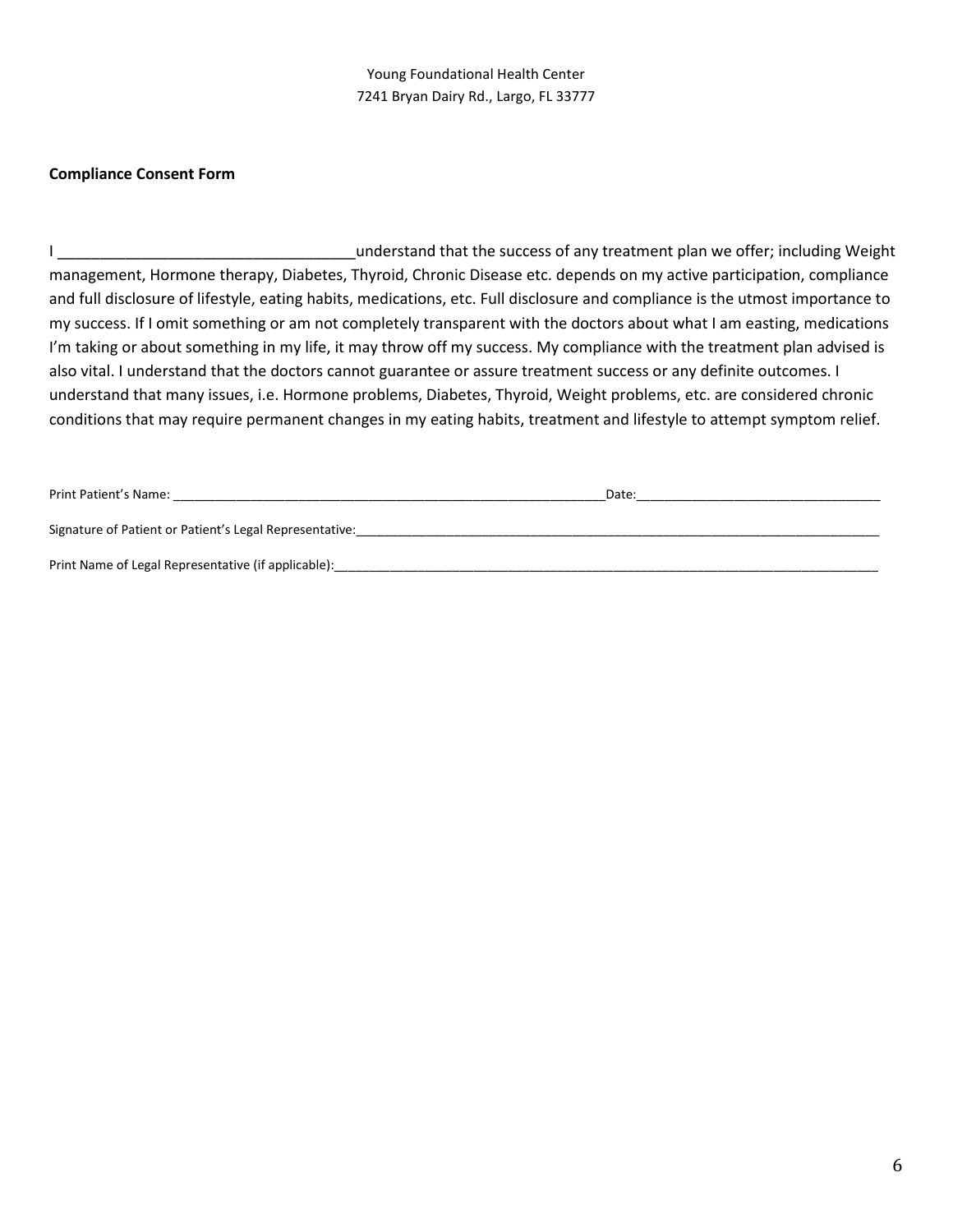#### **PATIENT CONSENT TO THE USE AND DISCLOSURE OF HEALTH INFORMATION FOR TREATMENT, PAYMENT, OR HEALTHCARE OPERATIONS, PER HIPAA REGULATIONS**

I understand that as part of my health care, the practice originates and maintains paper and/or electronic records describing my health history, symptoms, examination, and test results, diagnoses, treatment, and any plans for future care of treatment. I understand this information serves as:

- A basis for planning my care and treatment,
- A means of communication among the health professionals who contribute to my care, such as referrals,
- A source of information for applying my diagnosis and treatment information to my bill,
- A tool for routine healthcare operations, such as assessing quality and reviewing the competence of staff.

### **I have been provided with a "Notice of Patient Practices" that provides a more complete description of information uses and disclosures. I understand that l have the rights and privileges:**

- The right to review the "Notice" prior to acknowledging this consent.
- The right to restrict or revoke the use or disclosure of my health information for other uses or purposes
- The right to request restrictions as to how my health information may be used or disclosed to carry out treatment, payment, or healthcare operations.

### **Restrictions: (Please Print)**

\*\*I request the following restrictions to the use or disclosure of my health information:

#### **\*\*Please tell us with whom we may discuss your protected health information:**

**Example: spouse name, children name(s), other relatives name(s), friends or caregivers name(s).**

| Name: | <b>Relationship:</b> |
|-------|----------------------|
| Name: | <b>Relationship:</b> |
| Name: | <b>Relationship:</b> |

#### **\*\*Messages or Appointment Reminders:**

| May we leave a message at your home using doctor's/practice name:           | $O$ Yes        | $O_{N0}$      |
|-----------------------------------------------------------------------------|----------------|---------------|
| May we leave a message at your work using doctor's/practice name:           | $\bigcirc$ Yes | $\bigcirc$ No |
| Messages will be of a non-sensitive nature, such as, appointment reminders. |                |               |

#### **We require 24 hour notice for cancellations or changes to appointment date / time or a \$25 fee will be charged.**

I understand that as part of treatment, payment, or healthcare operations, it may become necessary to disclose health information to another entity, i.e. referrals to other healthcare providers. I consent to such disclosure for these uses as permitted by law.

|  |  | I fully understand and $\begin{vmatrix} 1 & \text{accept} \\ \text{accept} & \text{delete (please check one)} \end{vmatrix}$ the information in this consent. |
|--|--|---------------------------------------------------------------------------------------------------------------------------------------------------------------|
|  |  |                                                                                                                                                               |

| Patient/Guardian Signature                                                                                                                                 | Date                                                   |      |
|------------------------------------------------------------------------------------------------------------------------------------------------------------|--------------------------------------------------------|------|
|                                                                                                                                                            |                                                        |      |
| Print Name of Person Signing                                                                                                                               | Date                                                   |      |
| *If other than the patient (Patient Name)<br>custodian or do you have Power of Attorney for this patient, for treatment, payment or healthcare operations? | is signing, are you the legal guardian,<br><b>IYes</b> | l No |
| Name:                                                                                                                                                      | DOB:                                                   |      |